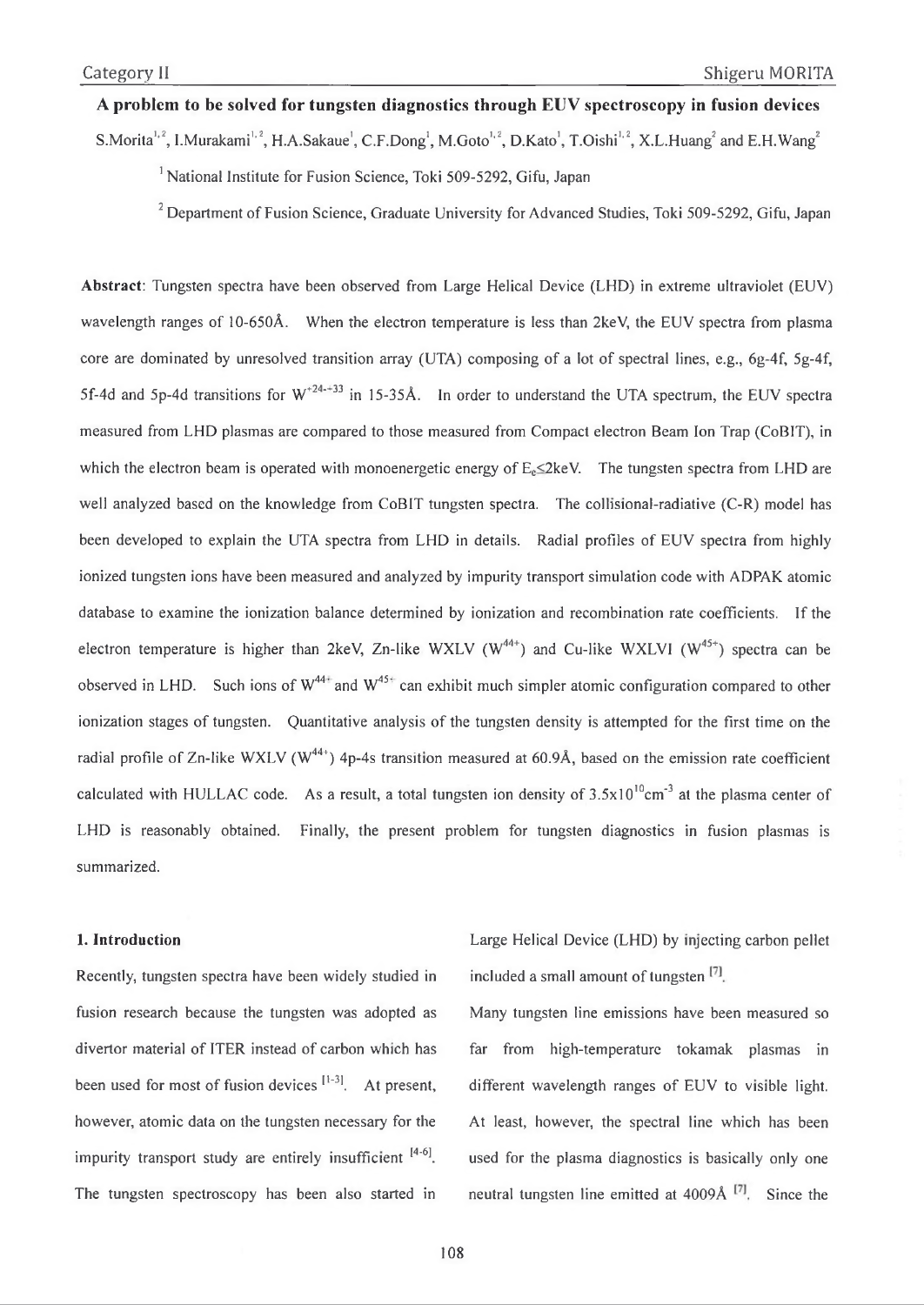tungsten line at 4009A is well isolated from other lines and the line intensity is not so weak, it has been frequently used for studying the plasma wall interaction  $\begin{bmatrix} 8 \end{bmatrix}$ . However, any quantitative analysis has not been done on the tungsten diagnostics in the plasma edge in addition to the plasma core. Then, a problem in studying the tungsten transport of fusion plasmas is summarized in the present paper.

#### **2. Ionization energy of tungsten ions**

Figure 1 shows the ionization energy of tungsten ions as a function of the charge state  $[9]$ . The electron temperature range in NBI discharges of LHD is indicated with gray hatched region. The highest charge state of tungsten ions which can be observed from LHD plasmas is probably Ni-like  $W^{46+}$ . Since the central temperature of ITER is very high as indicated with gray striped region, the atomic configuration of partially L-shell-ionized tungsten ions in the plasma core is simple and the impurity diagnostics using such ions is relatively easier. However, the partially N- and O-shell-ionized tungsten ions existing in the edge plasma of ITER still have many electrons in the bound orbit forming complicated atomic structure. The spectroscopic study of tungsten ions in LHD can give the information on such ions for the edge plasma diagnostics of ITER.



Fig.1 Ionization energy of W ions with charge state of q<sup>+</sup>. Hatched and striped areas indicate **electron temperature ranges at**  $T_e=E_i$  **for NBI discharges in LHD and typical discharges in ITER, respectively.**

The energy level among sublevels is illustrated in Fig.2 (a). In the impurity diagnostics the electric dipole transition as the resonance transition is usually measured for the impurity diagnostics of fusion plasmas due to the simple configuration. Then, the ionic sequence with one or two electrons in the outside bound orbit has been used for the diagnostics, i.e., Hor He-like, Li- or Be-like, Na- or Mg-like and so on. Looking at Fig. 2 (a) Pr-  $(W^{15+})$  or Ce-like  $(W^{16+})$  ions are also the good candidate for tungsten diagnostics. However, the ionization energies in such ions of  $W^{15+}$ and  $W^{16+}$  are entirely overlapped with those in partially 4f-subshell-ionized ions of  $W^{12+}$  and  $W^{27+}$ . The spectra from Pr- and Ce-like ions are not therefore simple due to the presence of several electrons in the outside bound orbit. The possible candidate for measuring the resonance transition in simpler ionic sequences is to use Zn-  $(W^{44+})$  or Cu-like  $(W^{45+})$  ions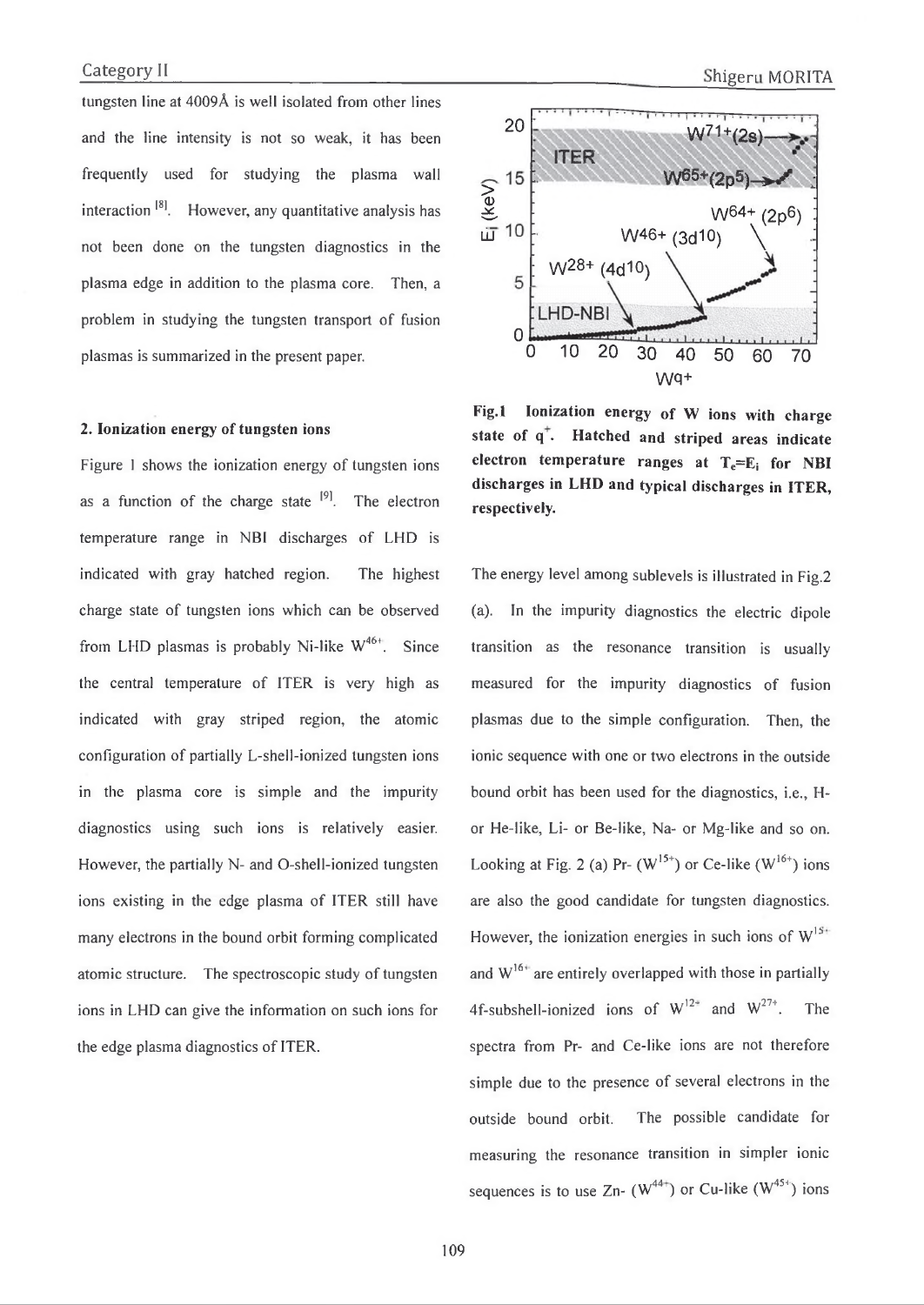for tungsten diagnostics. The 4p-4s resonance transition for such two ions illustrated in Fig.2 (b) becomes quite simpler compared to transitions for other ionization stages. Here, it should be noticed

that the production of the  $W^{44+}$  and  $W^{45+}$  ions needs a relatively high electron temperature discharge as estimated from Fig.1.



Fig.2 (a) Ionization levels of tungsten among sublevels and (b)  $4p-4s$  resonance transitions for Zn-like W<sup>44+</sup> and Cu-like  $W^{45+}$  ions. The ionization level of '4f' sublevel is overlapped with that of '5s' sublevel.



Fig.3 (a) LHD tungsten EUV spectra at 10-45Å (left) with 6g-4f, 5g-4f, 5f-4d and 5g-4f transitions in different electron temperatures of (b) 1.7keV, (c) 1.15keV, (d) 0.78keV, (e) 0.54keV, (f) 0.34keV and (g) 0.13keV and at 45-70Å (right) with 4f-4d, 4d-4p and 5d-4f transitions in different electron temperatures of (b)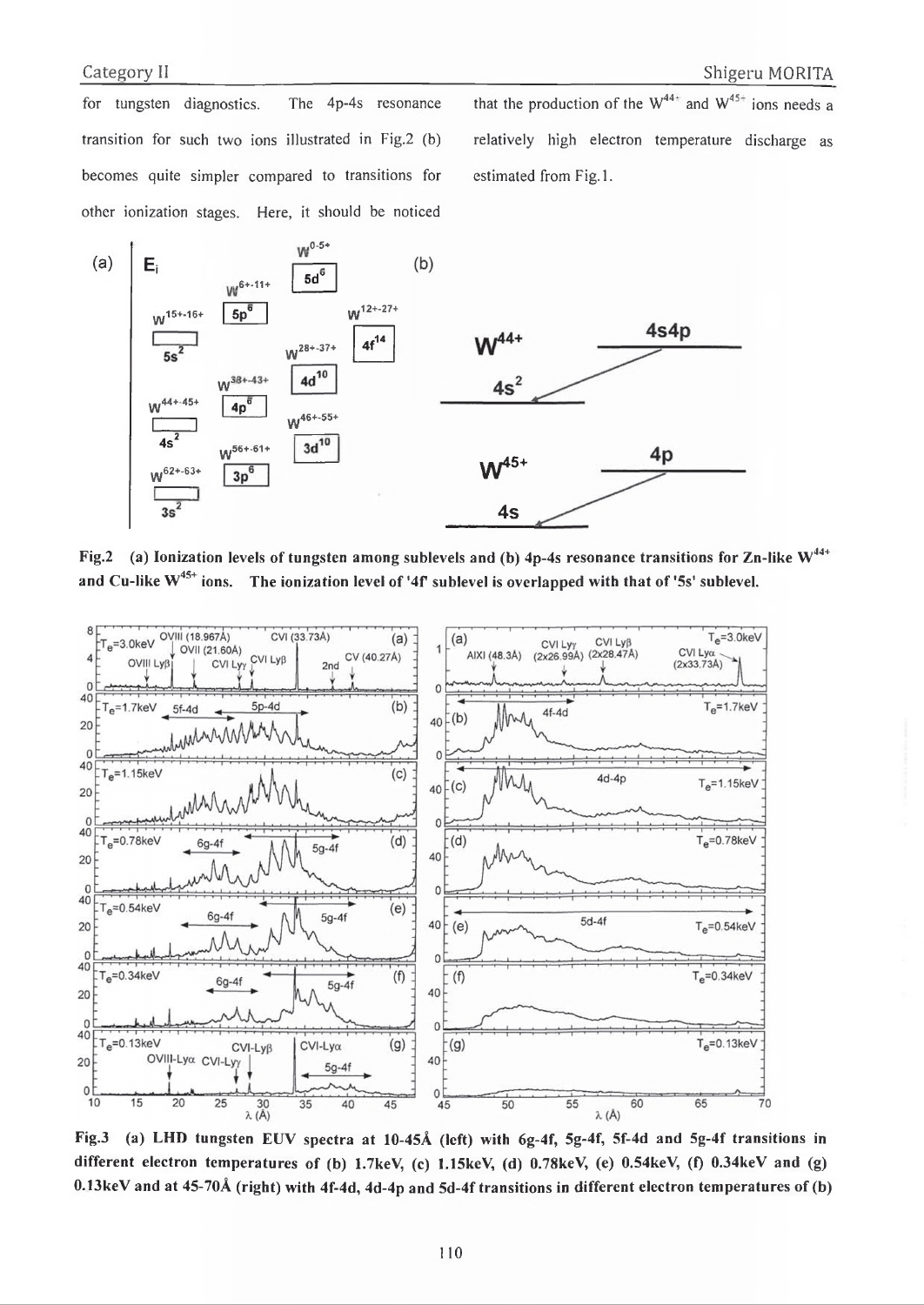1.7keV, (c) 1.15keV, (d) 0.78keV, (e) 0.54keV, (f) 0.34keV and (g) 0.13keV observed after carbon pellet injection with tungsten. Reference spectrum at  $T<sub>e</sub>=3.0$ keV before pellet injection is plotted in (a). The 5d-4f transitions from W<sup>17+</sup>-W<sup>27+</sup> ions in 45-70Å interval are appeared at relatively low temperature range.



**Fig.4 CoBIT tungsten EUV spectra with electron beam energies of (a) 950eV and (b)1370eV, and (c) comparison between LHD EUV spectrum and composed spectrum of 6g-4f, 5g-4f, 5f-4d, 5p-4d transitions analyzed by HULLAC code against CoBIT spectra of (a) and (b).**

# **3. EUV spectra from tungsten ions with lower ionization stages in LHD**

A cylindrical carbon pellet  $(1.2 \text{mm}^{\phi} \times 1.2 \text{mm}^{\text{L}})$  with a small amount of tungsten enclosed in a narrow hole [10] is injected in NBI discharges to observe the tungsten spectra. The tungsten spectra measured from LHD using EUV spectrometers  $[11,12]$  are plotted in Fig.3 as a parameter of central electron temperature at two different wavelength ranges of 10-45Å (left) and 45-70A (right). The EUV spectrum is recorded with sampling time of 5ms and a few frames are summed up for the plots. Several tungsten lines in such

wavelength ranges have been already identified as earlier works  $^{[13]}$ . The spectra observed before the pellet injection shown in Fig.3 (a) indicate He- and H-like emissions from intrinsic impurities of carbon and oxygen. The wavelength of tungsten emissions is determined using these lines. Since the A1 pellet is injected in previous discharges, A1XI line is seen at 48.3A.

The unresolved transition array (UTA) seen in Fig.3 (left) consists of the following transitions at various ionization stages of tungsten ions;

(1)  $6g-4f$  (20-40Å) and  $5g-4f$  (20-45Å)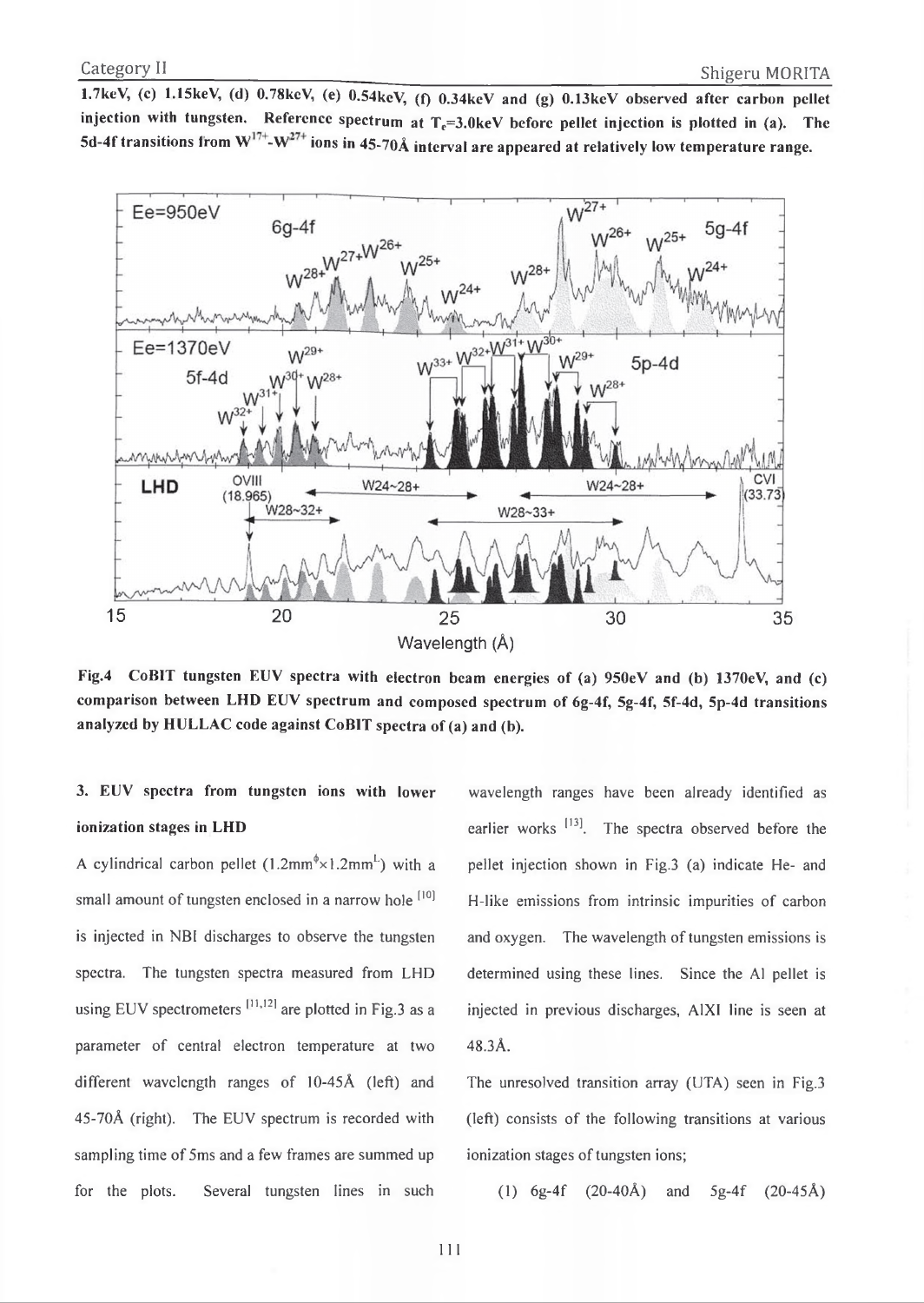transitions for  $4s^24p^64d^{10}4f^q$  configurations

(2) 5f-4d (18-30A) and 5p-4d (20-45A) transitions for  $4s^24p^64d^q$  configurations.

The shape of UTA changes with electron temperature because the radial location of tungsten ions also changes as a function of electron temperature. The transition array moves to longer wavelength side with decreasing electron temperature. It means that the tungsten emission from lower ionization stages exists in longer wavelength side, while the identification of each spectral line is entirely difficult due to the formation of UTA.

Similar UTA is also seen in Fig.3 (right), which consists of the following transitions;

( 1) 4f-4d (45-55A) and 4d-4p (45-70A) transitions for  $4s^24p^q4d^r4f^s$  configurations in  $W^{17+}-W^{43+}$  ions.

(2) 5d-4f (45-70Å) transitions for  $4s^24p^64d^q4f$ configurations in  $W^{17}$  -  $W^{27+}$  ions.

In order to analyze the UTA in 15-35Å the tungsten spectra are observed from CoBIT  $^{[14]}$  working in NIFS. The EUV spectra from tungsten ions are shown in Figs.4 (a) and (b), which are observed at electron beam energies of 950 and 1370eV, respectively. The UTA are analyzed using HULLAC code with the presence of monoenergetic electrons. The results are also plotted in the same figures for the comparison. The EUV spectra observed from CoBIT are well explained by the present analysis with four transitions of  $6g-4f$ , 5f-4d, 5f-4d and 5p-4d. The four transitions obtained from HULLAC code are compared with the LHD

spectrum, as shown in Fig.4 (c). The contribution of each transition to the LHD spectrum is distinct, when the CoBIT spectra are used for the analysis on the LHD spectrum. We thus understand that the EBIT/CoBIT data are very useful for spectral analysis of high-Z elements in the fusion plasma.

The modeling of EUV spectra from highly ionized tungsten has been also developed in NIFS  $[15]$ . At present, the collisional-radiative (CR) model is constructed for tungsten ions  $(W^{q+})$  with ionization stages of  $q=20$  to 45, considering parameter range of LHD. Atomic data are calculated by HULLAC code under Maxwellian electron velocity distribution. In the present modeling the excited fine structure levels up to  $n=6$  ( $1\leq 5$ ) are considered, while the recombination process is not included. Therefore, the level population of 2,000-26,000 sublevels is examined for one ion.

# **4. Quantitative analysis of Zn-like (W44+) tungsten**

The Zn-like  $(W^{44+})$  tungsten spectrum can be observed at  $60.9\text{\AA}$  if the electron temperature is higher than 2.3 keV, as shown in Figs.5 (a) - (e). The Zn-like tungsten is emitted with strong intensity in the range of  $2.3 \leq T_e \leq 3.2$ keV, but it begins to disappear when the electron temperature increases above 3.2keV, since the  $W^{44+}$  ion moves to outer side of the LHD plasma. The Zn-like tungsten at 60.9A is a little blended with other lines at the shorter and longer wavelength sides. Ga-like tungsten  $(W^{43+})$  exists at 60.5Å in shorter wavelength side of Zn-like tungsten. In the longer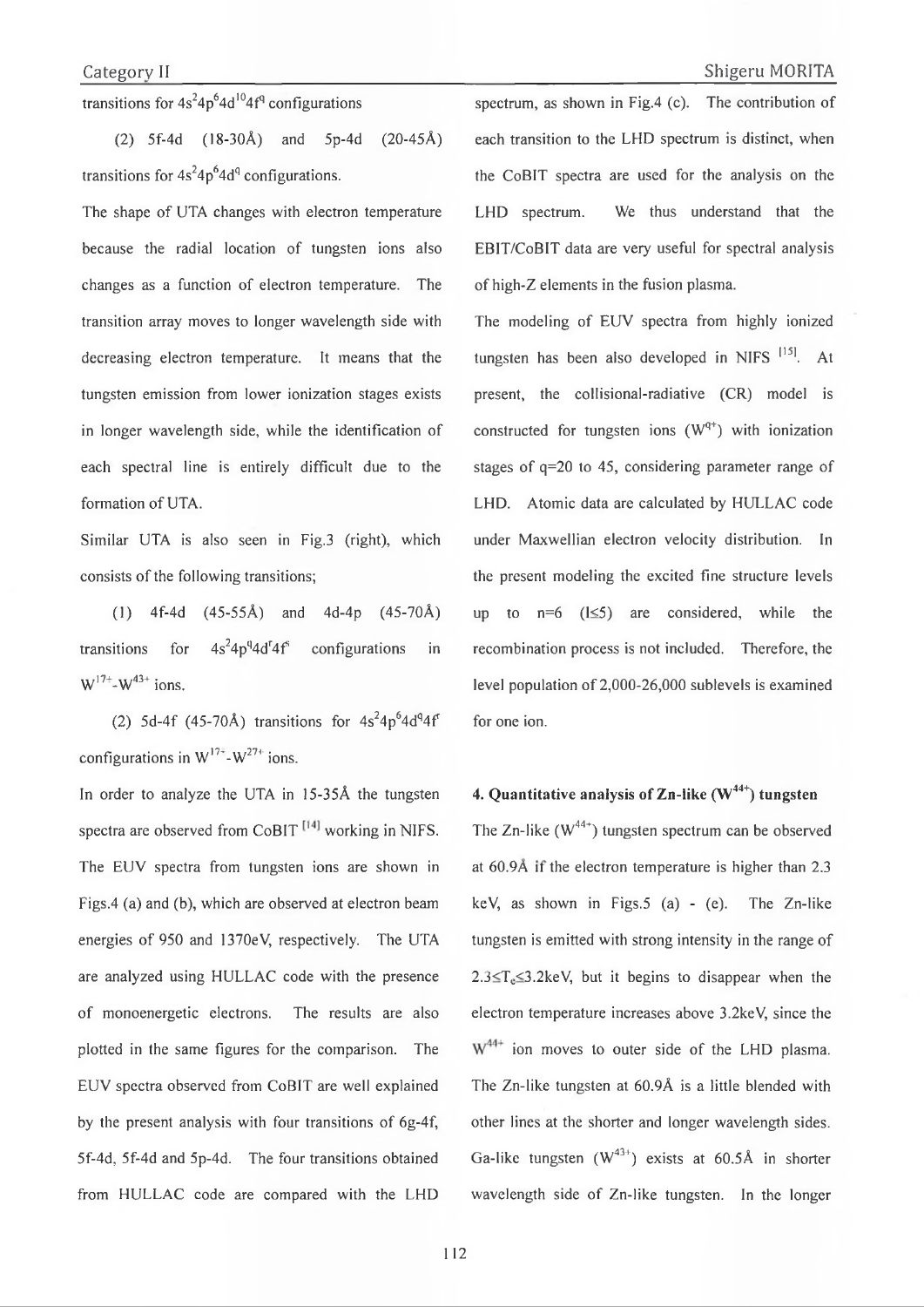wavelength side Ge-like  $(W^{42+})$  and Ga-like  $(W^{43+})$ tungsten also exist at 61.3A. The detailed spectral structure near Zn-like tungsten [16] observed at  $T_e=2.90 \text{keV}$  is shown in Fig.5 (f).



Fig.5 EUV spectra from Zn-like (W<sup>44+</sup>: 60.9Å) **tungsten ions at different electron temperatures of (a) 1.85keV, (b) 2.35keV, (c) 2.7keV, (d) 3.05keV and (e) 3.25keV. Hatched area indicates the vicinity of the Zn-like tungsten. Enlarged spectrum at Te=2.90keV near Zn-like tungsten is plotted in (f).**





**Fig.6 Waveforms of (a) electron density and (b) temperature after injection of cylindrical carbon** pellet  $(1.2mm^6 \times 1.2mm^L)$  with tungsten in LHD and (c) temperature dependence of  $\text{Zn-like}$  ( $\text{W}^{44+}$ ) 4p-4s **transition at** 60.9A **(observation: solid circles and impurity transport calculation: solid line). The pellet is injected at 3.85s in NBI discharge and Zn-like tungsten is analyzed for 4.4-4.8s indicated with hatched area.**

In order to examine the accuracy of the rate coefficients used in the impurity transport code the intensity of Zn-like tungsten is analyzed against the electron temperature using the temperature recovery phase after injection of the carbon pellet with tungsten. Electron density and temperature behavior after the impurity pellet injection is shown in Figs.6 (a) and (b), respectively. The density rise,  $\Delta n_c$ , after injection of tungsten-enclosed carbon pellet with size of  $12.mm^{\circ} \times 1.2mm^L$  is  $\Delta n_c = 2 \times 10^{13}$ cm<sup>-3</sup>, whereas the density rise is expected to be  $\Delta n_e = 3 \times 10^{13}$ cm<sup>-3</sup> if all the particles of the pellet are fully confined in the plasma. The gradual increase in the density after the pellet injection from 3.87s to 4.07s is due to the change in the edge particle transport. When the edge temperature decreases in LHD, the edge particle confinement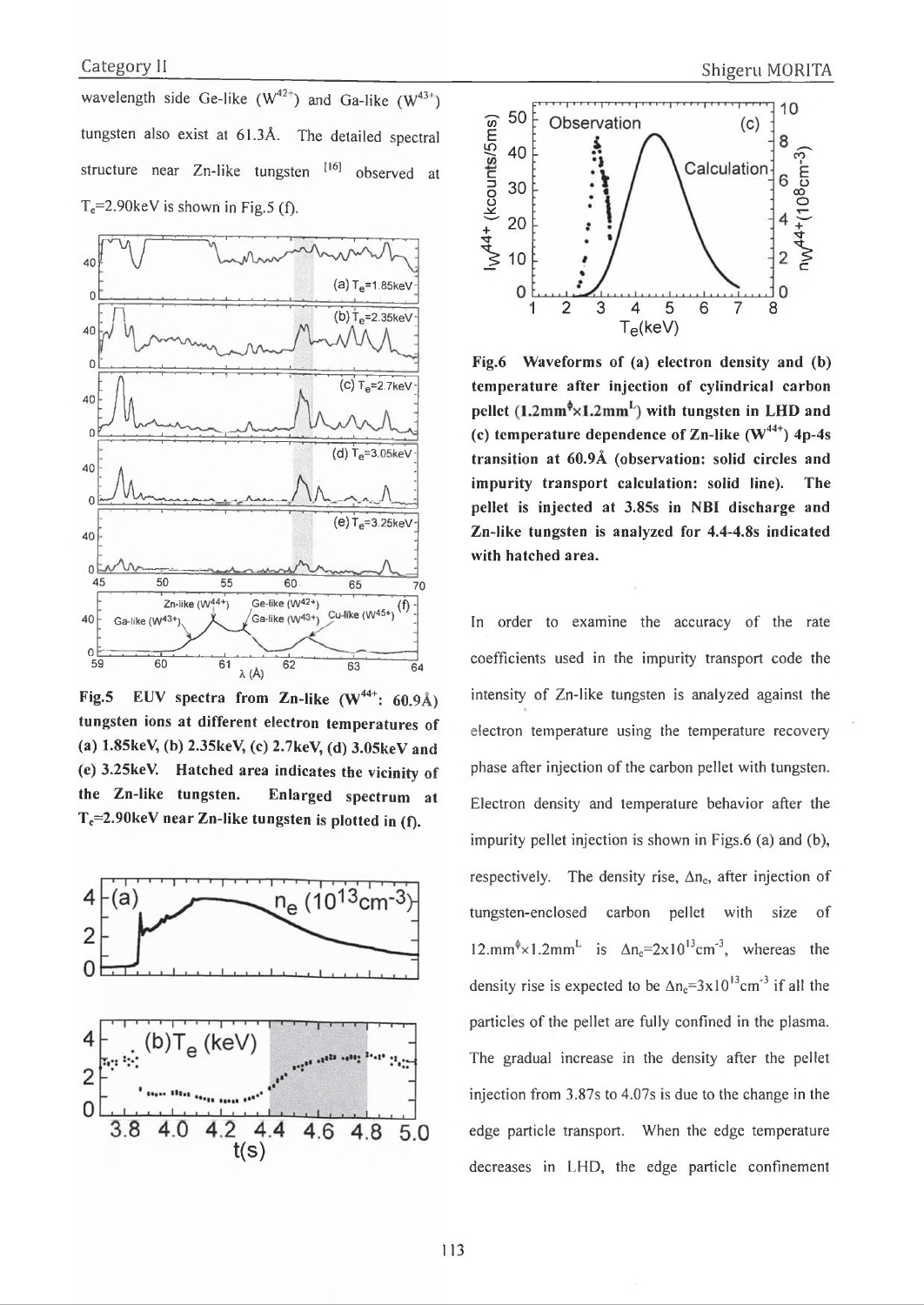increases because of the reduced particle screening in the edge stochastic magnetic field layer  $[17, 18]$ . After 0.45s from the pellet injection the electron temperature begins to recover since the electron density decreases. Although the density of tungsten ions after the pellet

injection is not exactly known, at least, it gradually decreases as a function of time because the impurity confinement time roughly ranges in 0.2-1.0s at the plasma center.



Fig.7 Observed vertical intensity profile and (b) calculated local emissivity profile of Zn-like ( $W^{4+}$ : 60.9Å)  $4p-4s$  transition and (c) determination of  $W^{4+}$  ion density. The calculated local emissivity profile at  $T_e$ =4.6keV is used for the fitting to observed local emissivity profile.

The intensity of Zn-like tungsten is analyzed for the electron temperature recovery phase indicated with hatched area in Fig.6 (b). The result is plotted with solid circles in Fig.6 (c) as a function of central electron temperature. The Zn-like tungsten intensity evaluated from the present discharge takes the maximum value at  $T_e=2.8$ keV as a sharp function of electron temperature. The density of Zn-like tungsten calculated at the plasma center is also plotted in Fig.6 (c) with solid line. The electron temperature at which the  $nw^{44+}$  takes the maximum is 4.5keV in the present impurity transport code. A large difference is clearly seen between the observation and the calculation. The reason definitely originates in a discrepancy in the ionization and recombination rate coefficients. The discrepancy of the rate coefficients from ADPAK code

is studied for several ionization stages of tungsten  $[5]$ . The present result shows a similar tendency to the previous result, that is, the recombination rate of a DPAK is small compared to the experiment for Zn-like tungsten. However, several data from other ionization stages of tungsten are necessary to improve the impurity transport code by comparing the data between the present and previous results quantitatively. Radial intensity profile of Zn-like tungsten with 4p-4s transition at 60.9A has been measured using a space-resolved EUV spectrometer in LHD  $^{[19]}$ . The absolute sensitivity of the spectrometer is accurately determined using bremsstrahlung continuum from LHD  $^{[20]}$ . A typical result is shown in Fig. 7 (a). The centrally peaked profile indicates the Zn-like tungsten ion exists in the plasma center. In order to compare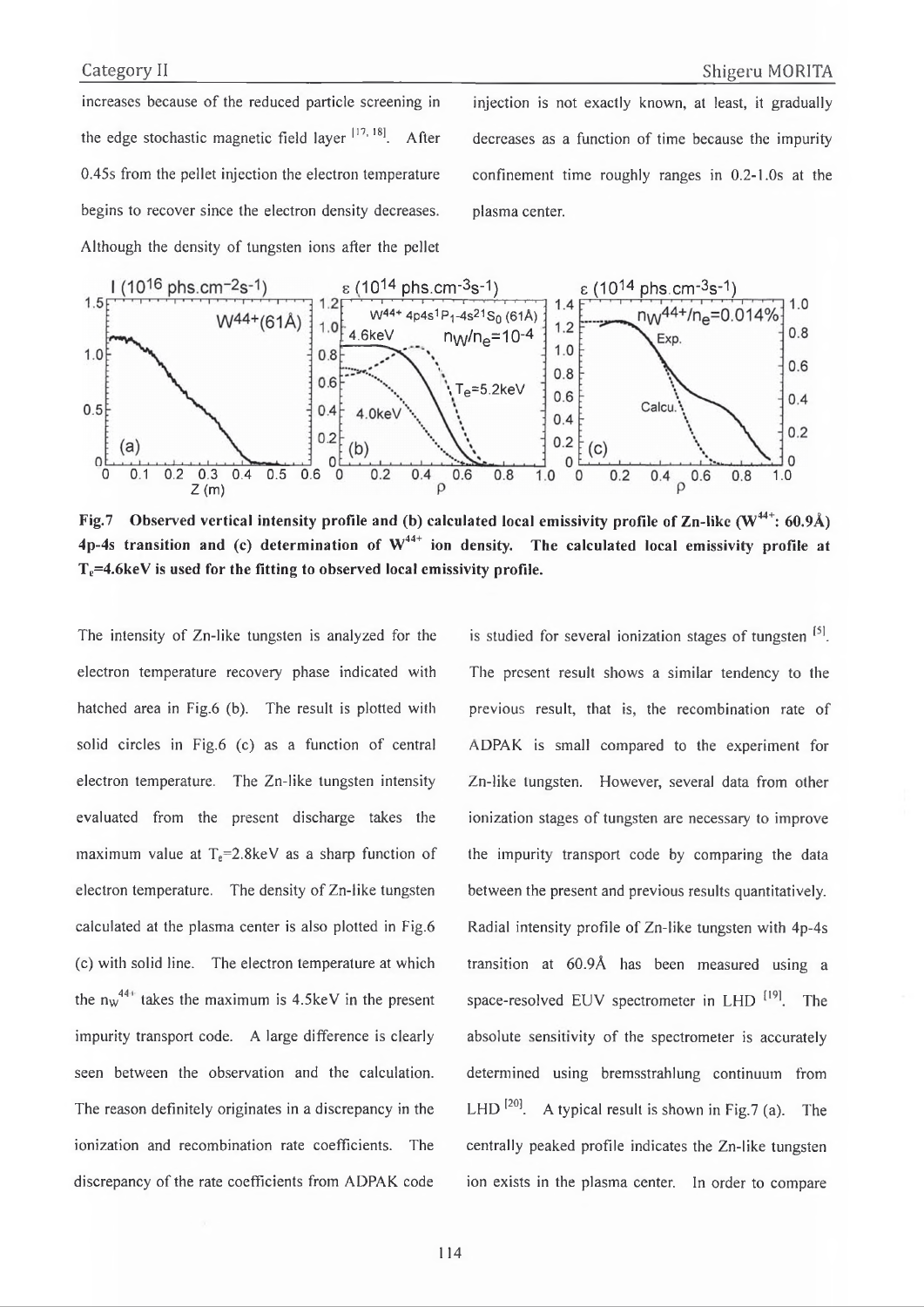with the impurity transport calculation, the chord-integrated vertical profile of Zn-like tungsten in Fig.7 (a) is reconstructed to the local emissivity profile using Abel inversion technique. The resultant profile plotted in Fig.7 (c) with solid line seems to have two components. It is probably an effect of the line blending with tungsten emission from ions in lower ionization stage. We need further examination on the Zn-like tungsten spectrum to conclude the true reason. We calculate the emission coefficient of 4p-4s transition for the Zn-like tungsten based on HULLAC code. The radial emissivity profile of Zn-like tungsten is also calculated with different electron temperatures, as seen in Fig.7 (b). The emission location moves from the central region to the outside of plasma when the central electron temperature increases. In this calculation the tungsten ion density integrated along the whole plasma volume is assumed to be  $10^{-4}$  to the electron density. In order to determine the tungsten density the measured local emissivity profile in Fig.7 (c) is compared with the transport calculation. The best fitting to the measured profile is obtained at  $T_c=4.6$ keV, as shown in Fig.7 (c) with dotted line. Of course, the temperature used in the present analysis is much different from the real temperature ( $T_e$ =2.8keV) because of the uncertainty of recombination rate. From this analysis the  $nw^{44+}$  is estimated to be  $1.4x10^{-4}$  to the electron density of  $4 \times 10^{13}$ cm<sup>-3</sup> at the plasma center. The total tungsten density in the plasma center can be then evaluated from  $n_w^{44+}$  to be  $3.5x10^{10}$ cm<sup>-3</sup> ( $n_w/n_e=8.8x10^{-4}$ ). The

total radiation loss,  $P_{rad}$ , is calculated with average ion model  $[21, 22]$  using the present tungsten density. We roughly estimate the value as  $P_{rad} = 4MW$ . Since the measured Prad in the present discharge ranges in 3-4MW after the tungsten pellet injection, the estimated P<sub>rad</sub> from the present analysis seems to be reasonable.

### 5. Summary

Tungsten spectra in EUV wavelength range have been studied in LHD with radial distribution. Several problems are pointed out through the present study in addition to the previous works carried out in tokamaks if we study the impurity transport of tungsten ions. The subjects to be solved for the tungsten diagnostics are summarized in the following.

1. In relatively low-temperature range  $(T_e \leq 2 \text{keV})$  the EUV spectrum from tungsten is very complicated due to the appearance of UTA, which is not easy to analyze.

2. Collisional-radiative model has to be constructed to analyze the UTA structure.

3. A quantitative analysis of tungsten is possible in high-temperature range  $(T_e > 2keV)$  when Zn-like  $(W^{44+})$  or Cu-like  $(W^{45+})$  ions are measured.

4. At present the tungsten transport study is entirely difficult due to a large uncertainty of the recombination rate.

5. Accuracy of the recombination rate has to be increased in addition to the wavelength.

6. The use of magnetic dipole transition  $(M1)$  is